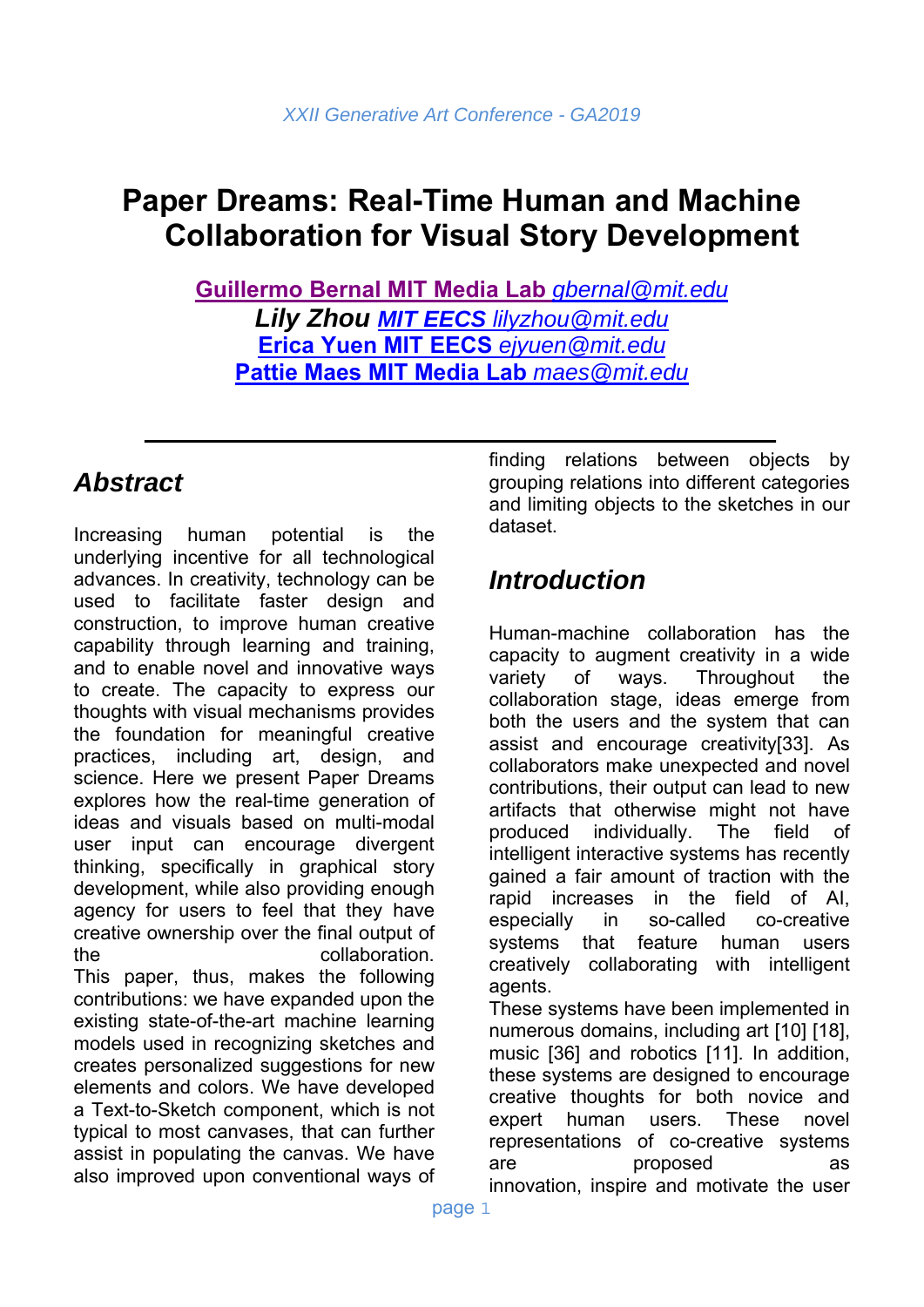to continue the task, and help users achieve shared goals. The study of how or why something is deemed creative can be challenging due to the lack of cohesive definitions and the ambiguity of what constitutes an idea as creative.

The inspiration features of Paper Dreams have based on principles of Divergent

Thinking [30] as a source of creativity. Divergent thinking can be defined as the process of freely exploring different combinations of related ideas starting from an initial problem state. We base the design of the Paper Dream features to take advantage of the motivators of divergent thinking, like the presentation of new ideas and visuals that go beyond a user's current mental model of possible elements to add to the story. By constantly stimulating the user with new elements of inspiration based off of each interaction, the user can perceive more possibilities for different combinations of ideas. We also use Divergent Thinking as an evaluation metric of successful Paper Dreams that can assist with promoting creative cognition. We measure this by observing the users' perception of how much their final story diverged from their original idea. Paper Dreams can be potentially used by multiple audiences. Storyboard artists who are afflicted with writer's block, a condition that debilitates them and prevents them to produce any work because he/she has run out of ideas can use Paper Dreams to augment their creativity. The elderly can use Paper Dreams to tell a story and keep themselves engaged, potentially preventing the early onset of dementia. Though there exist separate methods for recognizing sketches, finding relations between objects, and automatic colorization, to our knowledge, there is no one unifying tool that connects these deep

learning models, assists in creative storytelling and relies on the feedback process between the neural net and the user. This paper, thus, makes the following contributions: we have expanded upon the existing state-of-the-art machine learning models used in recognizing sketches. We have developed a Text-to-Sketch component, which is not typical to most canvases, that can further assist in populating the canvas. We have also improved upon conventional ways of finding relations between objects by grouping relations into different categories and limiting objects to the sketches in our dataset.

## **Creativity**

The concept of creativity has different meanings across various mediums, and in many cases is highly subjective to the individual. We felt that it would be helpful to provide a reference to the term creativity as perceived by the authors. Design studies have defined creativity as the "ability to create ideas, solutions or products that are novel and valuable" [32], and creativity is frequently used to signify specific types of divergent [9] and flexible thinking[30] that emerge in an iterative mental process. Studies have widely accepted the view that creative products should be "novel" and "useful," as Sternberg and Lubart [35] suggested.

# *Related Work*

Here we review the opportunities and challenges for the development of such a system, with a specific focus on sketching, Texturizing with AI, and narrative formation using natural language processing (NLP). Finally, we review the concept of structure imagination from the field of creative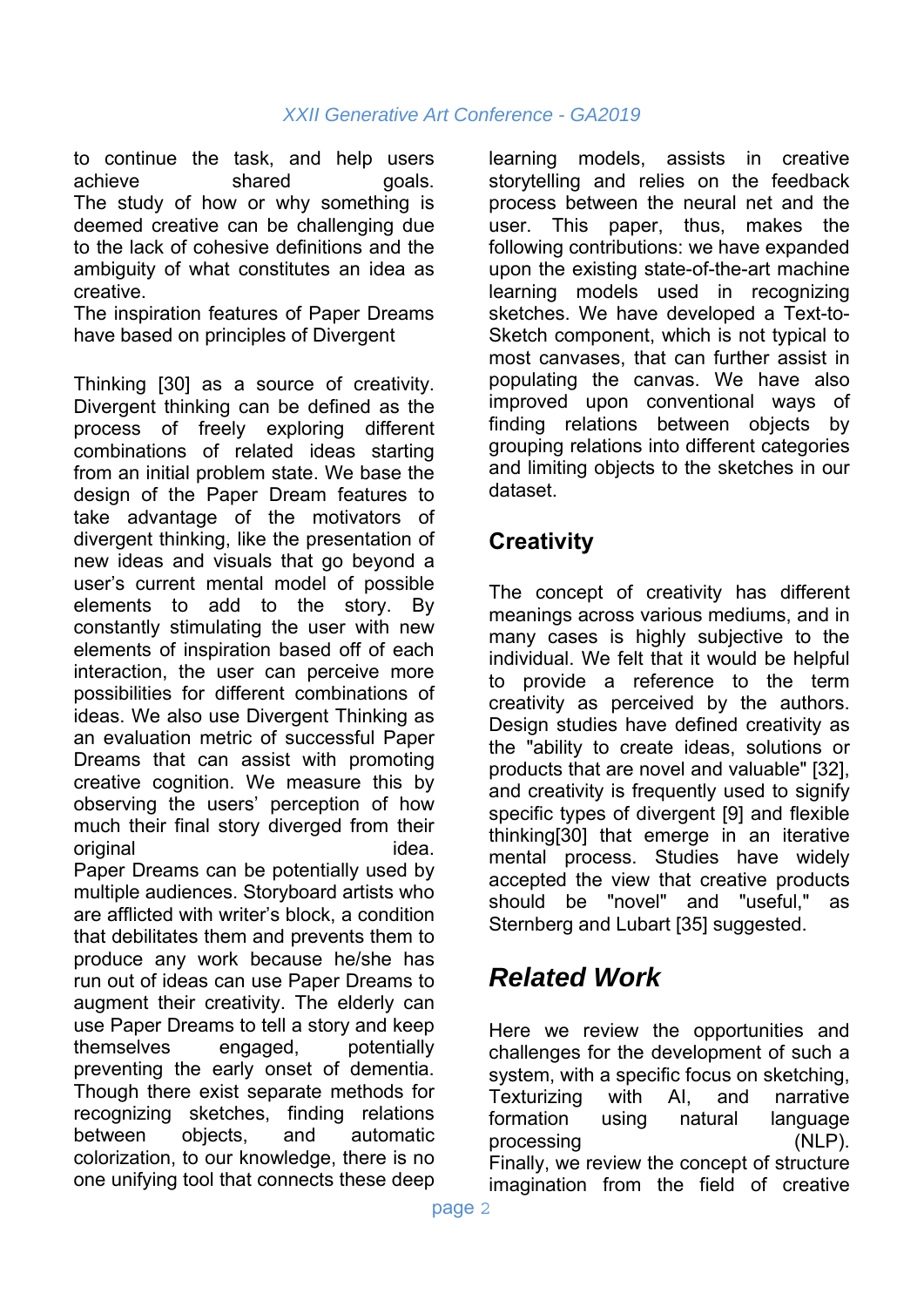cognition and discuss ways of inducing it in our work.

# **Interfaces for Sketching**

Sketching, or the production of once ideas, is a physical activity that we naturally perform in our daily lives to assist in the development of visual ideas is one of the earliest and most frequent activities of artists and designers. The influences of sketching can be seen as a tool for various domains like in expression, communication, but also an extension of once cognitive process and cognitive load management. Humans of load memory into a piece of paper when we do math or write a to-do list, we construct and develop new ideas as we doodle on a piece of paper. There is still great potential in incorporating sketching as an interaction for augmenting creativity and cognition [23]. One of the determinants limiting research advancement in the area of generative hand drawings is the lack of publicly available datasets. Google's team had made available one of the largest available dataset made from human sketches [46] This enabled for a largerscale investigation of human sketches. Unfortunately, the people that created this dataset were are asked to draw objects belonging to a distinct object type in less than 20 seconds, resulting in a dataset with drawings with very low fidelity.

### **Generative Adversarial Network**

A Generative Adversarial Network, or GAN, is a generative model approach based on differentiable generator networks. A differentiable generator network is a generative model that transforms a sample from a latent variable z to a sample x using a differentiable function [15]. GANs are a combination of two neural networks, specifically a network generator and network discriminator, that work hand in hand to optimize each other. Based on the concept that creativity can be viewed as a unique combination of ideas, GANs are particularly useful in exploring creativity in a computational manner. The generative model of part of a GAN essentially is a function of the vector interpolation of the inputs in the given data. The latent space in this interpolation provides different combinations of base inputs.

Our primary motivation in studying GANs was to try to apply a GAN-derived model to the generation of novel art. Much of the work in deep learning that has concerned itself with art generation has focused on style, and specifically the style of particular art pieces. Interactive GAN [?] models exist that aim to create a simple but effective layer for synthesizing photorealistic images given an input semantic layout. This model allows users to control the style and content of image synthesis.

Our implementation uses Pix2PixHD [39], NVIDIA's Pytorch [26] implementation of image-to-image translation. A deep learning neural network calculates object boundaries and incorporates that semantic information into creating more realistic and higher definition textures. Pix2PixHD grew from Pix2pix[17], a U-net architecture that relies on conditional adversarial networks to provide a general-purpose solution to image-to-image translation problems. Pix2pix has become a popular state-ofthe-art algorithm for image translation with a GAN architecture. By building off of the GAN model described above, we propose to build a deep neural network that is not only capable of learning a distribution of the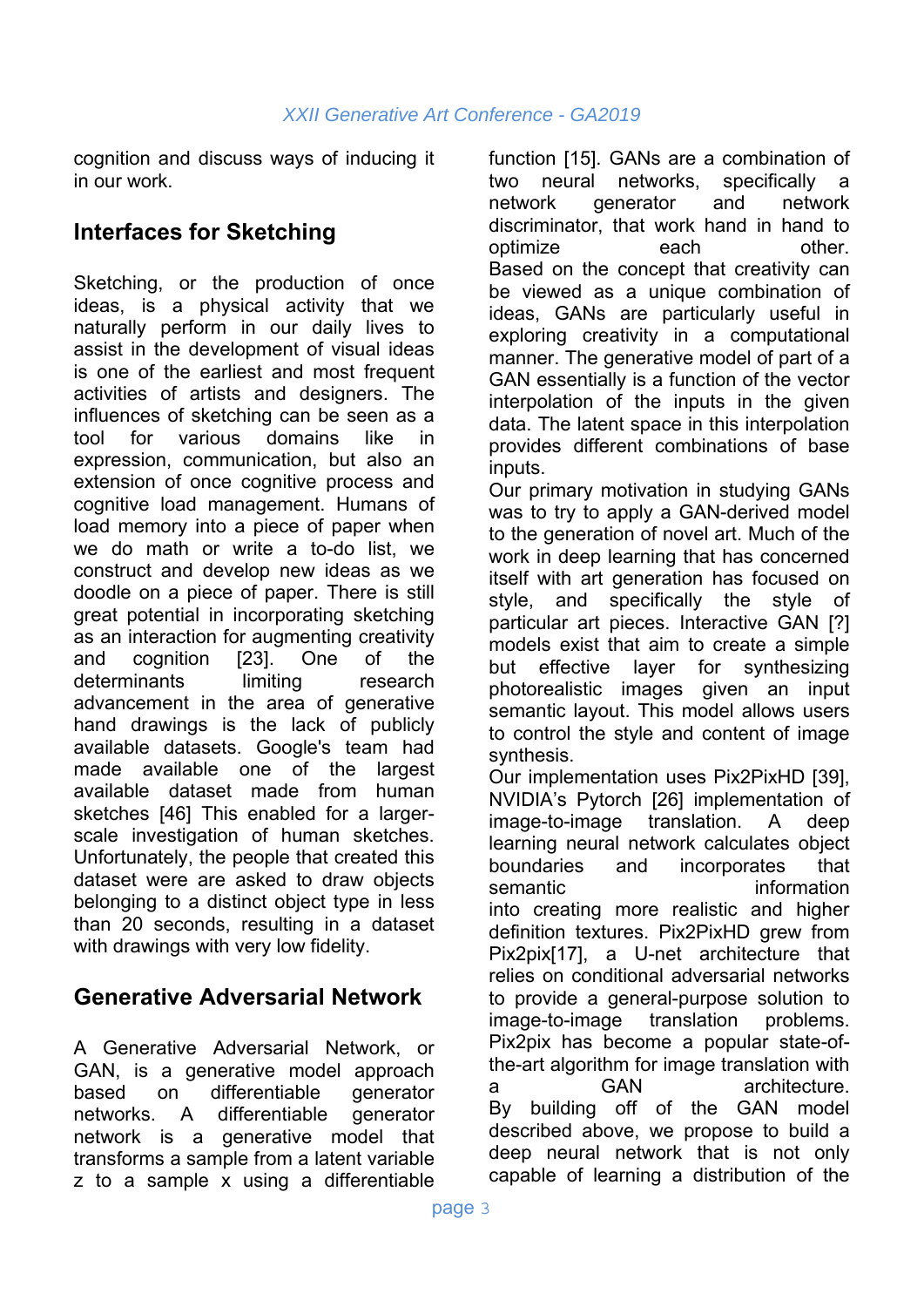varying styles and content components of many different illustrative pieces but also is able to combine these components in a sophisticated manner to create new pieces of art.

# **Creative Cognition**

The work presented in this paper is an interdisciplinary effort between the fields of computational creativity, creativity support tools, and human-computer interaction (HCI). The field of computational creativity is a sub-field of artificial intelligence that focuses on developing agents that generate creative products autonomously[1] [40] [8]. Creativity support tools, on the other hand, are technologies designed to enhance and augment the user's creativity, typically aiming to improve the quality of the final product. By combining core concepts from computational creativity and creativity support tools, we can develop computer applications that collaborate with human users on a shared creative task. Co-creative systems can adopt different roles to foster human creativity, such as coach, pen-pal, and collaborator [24]. The co-creative tool for visual communication presented here can be considered a computational partner that utilizes a computational model of conceptual shifts [28] to design alongside a user and inspire creativity. In response to the constant information overload that humans have to deal with each moment, current information retrieval tools such as Google Search have evolved for returning near-exact precise matches.

However, such technologies run the danger of entirely losing the benefit of serendipitous findings: unexpected yet valuable discoveries that are divergent or

completely unrelated to an inquiry [14] [7]. Our determination to support serendipitous discovery is grounded on the reality that creators tend to browse existing repositories for creative simulation [3] [13]. By constantly stimulating the user with new elements of inspiration based off of each interaction, the user can perceive more possibilities for different combinations of ideas.

# *System Description*

Paper Dreams runs on the web browser; this was chosen over a native application (i.e., one downloaded directly onto a device) to increase accessibility to a larger subset of our target population. Our application can be used by anyone with access to an electronic device with internet and a browser, such as a laptop or a tablet. In addition, this circumvents the need to develop distinct apps for different mobile devices, e.g., a Swiftbased app for iOS and a Java-based app for Android, and allows us to more effectively collect data on what users are drawing in order to improve our database.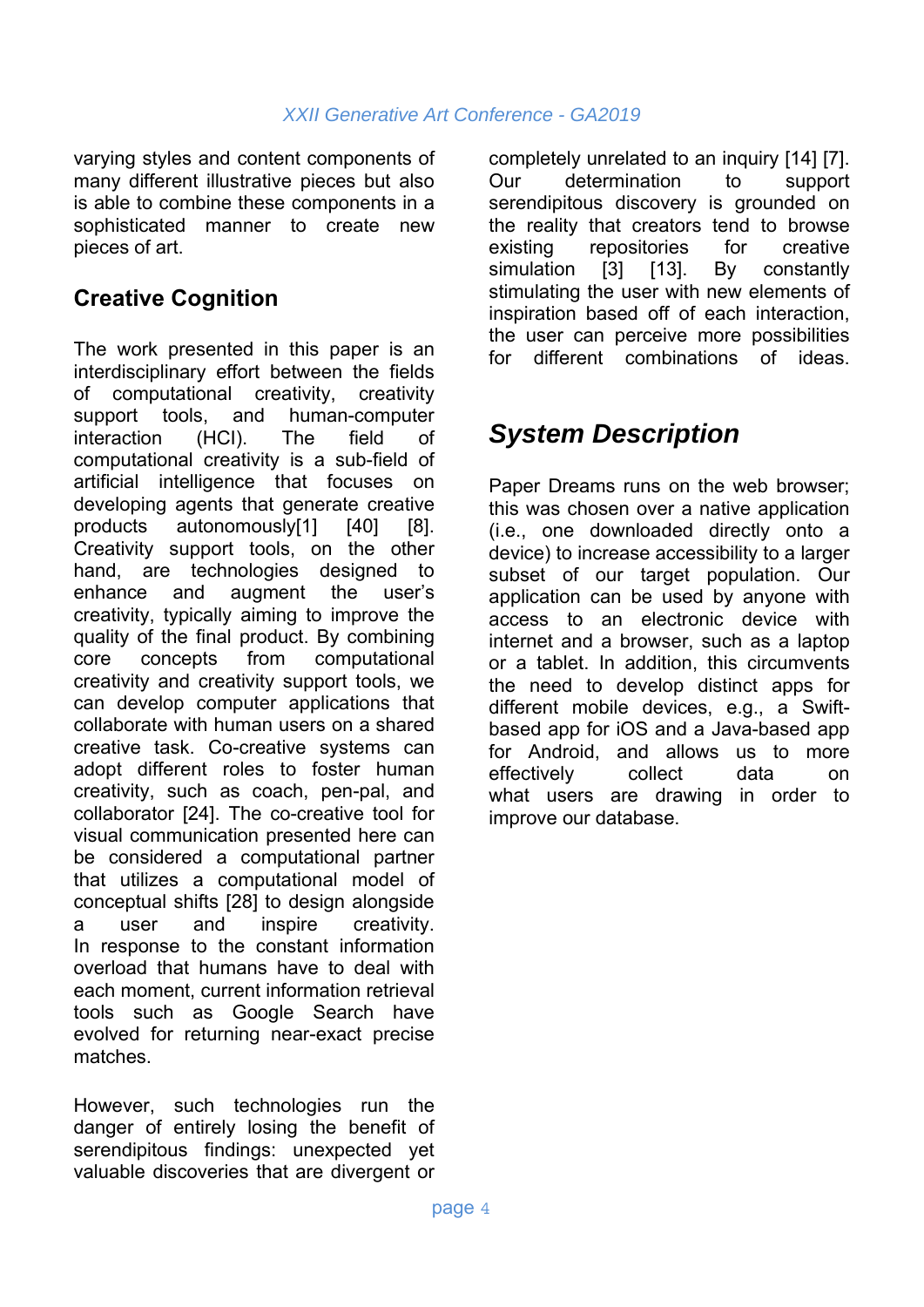

**Figure 1.** *shows the system architecture, with the front-end clientside browser (e.g., Google Chrome) making requests to and from a backend web server. The web server was built using Flask [29], a lightweight and easily customizable Python*

## **System Architecture**

server framework. The user interface in the browser was built with HTML, Javascript, and CSS, with an HTML5 canvas as the primary drawing surface. The Flask server currently runs locally on a computer with a GPU (Graphics Processing Unit), allowing the server to use the GPU for the computing needed for the sketch recognition and the adaptive Texturizing.

### **General Workflow**

The Paper Dreams workflow can be represented by a state model consisting of three mutually exclusive modalities: Sketch, Query and Composition, as shown in Figure 1.

The user can sketch on the screen in a free-form manner or they can choose for the system to recognize what they have sketched.

As Paper Dreams currently is unable to detect when the user has completed their drawing, the user must press the "Sketch Recognition" button to allow the system to know when the user is finished with their current sketch. A label is then processed and shown to the user from the sketch recognition, identifying the current sketch. There are 125 possible classes for the label to be chosen from, as the sketch recognition was trained on the 125-class Sketchy dataset. Alternatively, the user can interact with Paper Dreams by speaking to it instead of drawing on it or typing a query into the search bar. The nouns are parsed from the spoken phrase and are then mapped to the different sketch categories using spaCy. The most related words (i.e. highest similarity) are shown on the sidebar for inspiration, and can then be selected and placed on the canvas. After the user requests that the system recognizes the sketch or prompts the system with a query, a list of related nouns is displayed to the user in the inspiration bar on the right side of the interface. The user can then select one of the words, pulling up a grid of sketches of that word, any of which can then be placed into the canvas to add more details and elements to the current scene.



*Figure 2. Our custom-made eight-layer convolutional neural network trained on sketches from Sketchy Dataset.*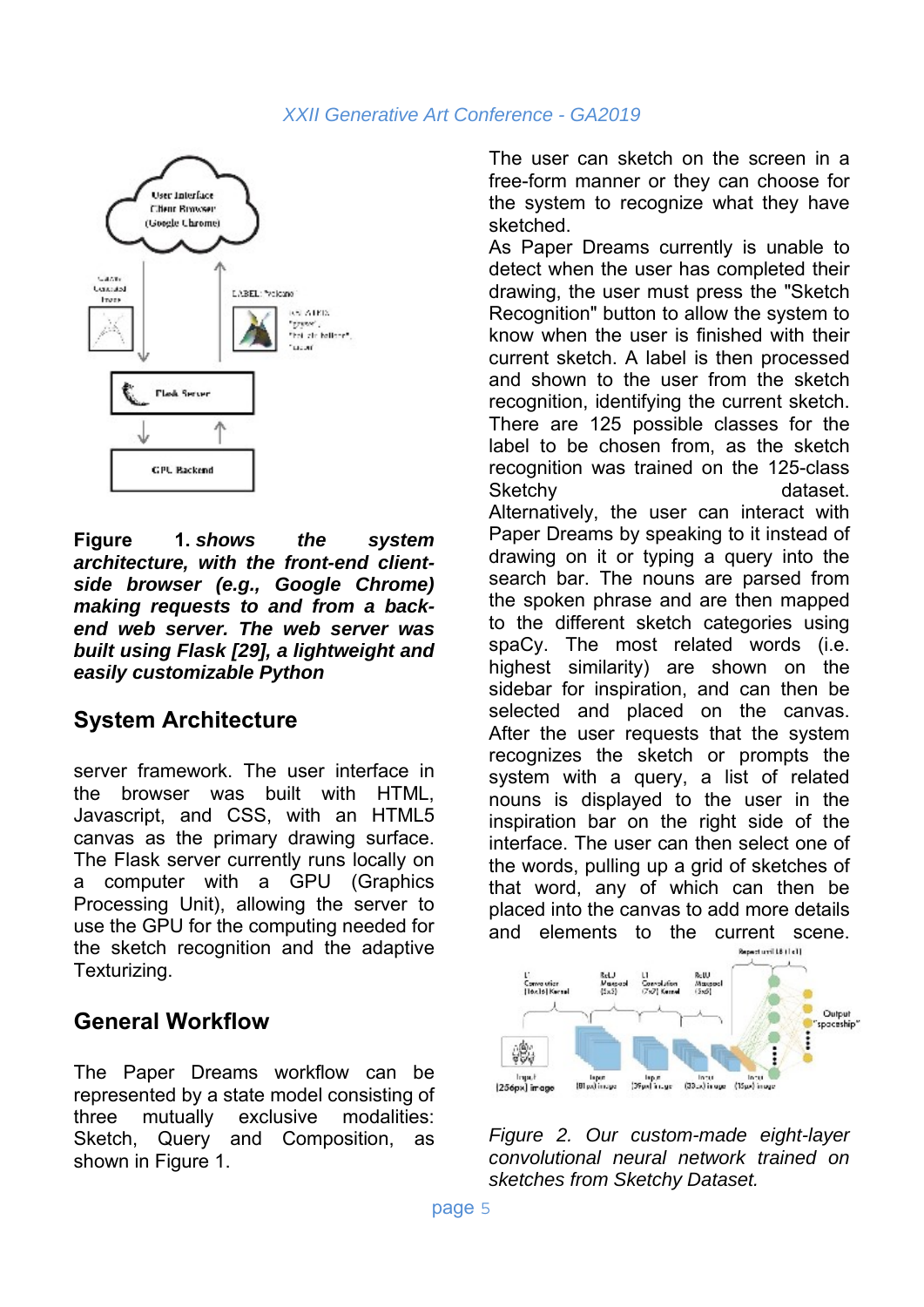### **Sketch Recognition**

We have trained an eight-layer convolutional neural net (CNN) on the 125 classes on the publicly available Sketchy dataset [31] (as shown in Figure 2). Our present recognition architecture is based on deep learning network Sketch-a-net, which claims one of the highest accuracy rates on human sketches [41]. However, at its current size, the dataset is too small to train a high-performing CNN. This type of network performs best with a large number of samples; therefore, we used a data augmentation technique for machine learning called Augmentor [6] to augment the Sketchy dataset. After augmentation, we found that we had an approximately 75% accuracy rate across those 125 classes. While we can use our architecture for recognizing incomplete or "partial" sketches, the resulting labels are often incorrect until enough defining features are drawn. The sketch recognition model works best on a finished sketch- however, Paper Dreams cannot tell when the user has completed their drawing. Therefore, the user must press the "Sketch Recognition" button to allow the system to know when the user is finished with their current sketch.

The sketch-identified label (e.g., "hedgehog") is associated with a model (e.g., "animal"), and then the active user sketch is processed by that model to return an appropriate texture. Other models include "plants", "buildings", "transportation", ""flowers", "appliances" and "fruit".

## **Natural Language Processing**

In natural language processing (NLP), cosine similarity is a classic metric for measuring the similarity between two

words [25]. Each of the words (or concepts) is first turned into an ndimensional vector, based on its frequency in the training set of documents. The value of n is dependent on the model used but generally is in the hundreds or thousands. The similarity between two-word vectors, A and B, can then be calculated according to Equation 1, where ||A|| and ||B|| are the L2 norms of A and B respectively.

$$
Similarity(\vec{A}, \vec{B}) = \frac{\vec{A} \cdot \vec{B}}{||A|| \cdot ||B||}
$$
 (1)

Because the speech/text modality in the user interface is built with the spaCy software library [16], we originally used spaCy's vectorization for each word to calculate the similarity between words/labels.

However, there was an issue: spaCy is built to process on the single word level. Approximately 15% of our labels are compound words, i.e. multi-word phrases such as "hot air balloon" that have a single meaning that is more than "hot", "air", and "balloon" by themselves. (For reference, a full list of the available classes in the Paper Dreams dataset can be found in Appendix 6.) This can have a significant impact on the overall results; the relationship between "mouse" and "cat" is very different from the relationship between "computer mouse" and "cat." The spaCy library would return two values for the relationship between "computer mouse" and "cat": one for "computer" and "cat" and another for "mouse" and "cat."

To resolve this, we attempted to use the Natural Language Toolkit (NLTK) library [22], which does support some bi and trigram words (such as "computer mouse" and "hot air balloon", respectively), but found that it was not robust enough to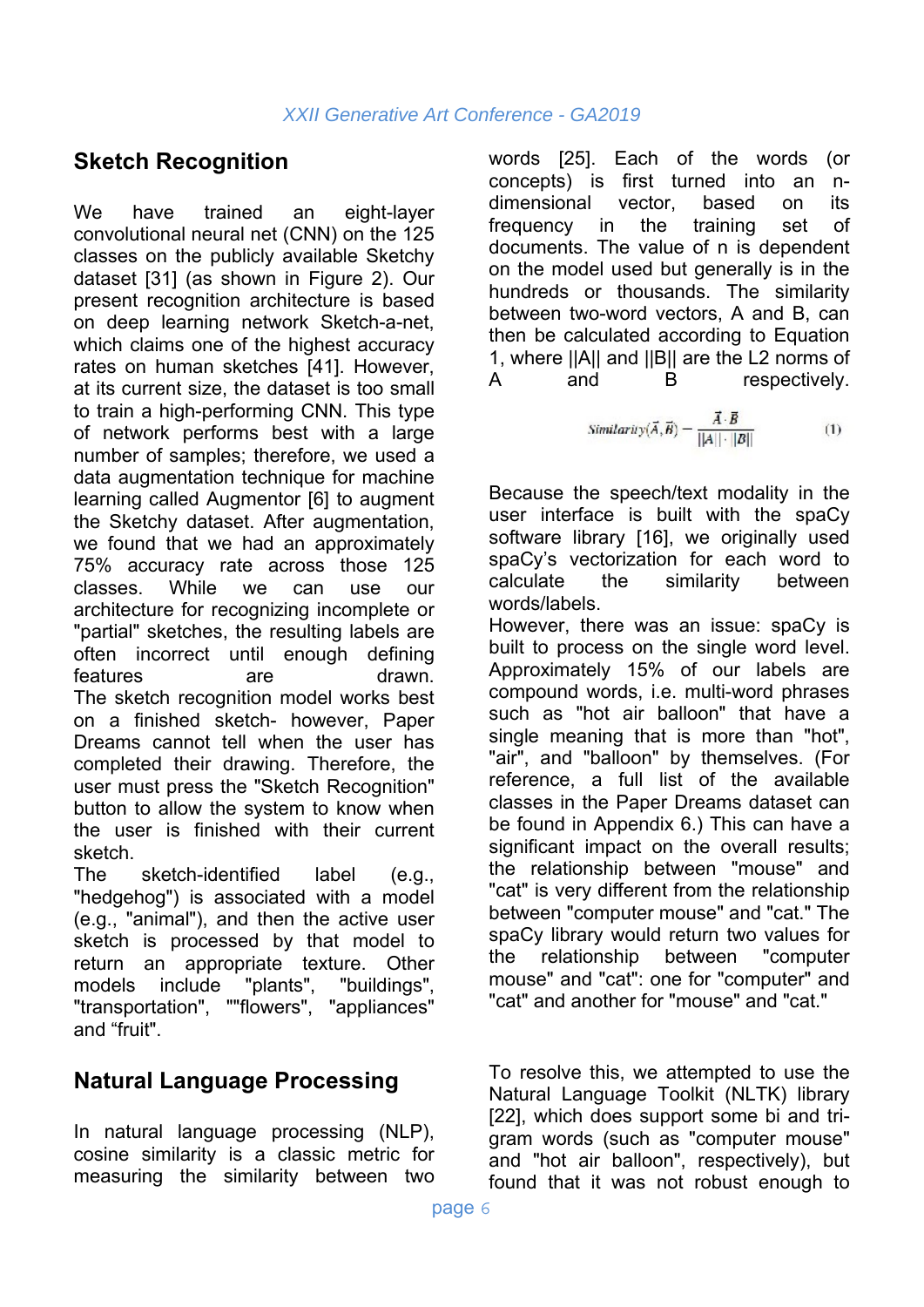process a significant portion of our compound word classes (as the words have to be defined in the NLTK library.) For example, "t shirt" is not in the NLTK library.

Finally, we used sense2vec, a Python library trained on Red- dit comments designed to extract multiple possible meanings (or "senses") and subsequent embeddings from the input word/label [38]. Sense2vec was able to calculate similarity values for nearly all classes in our dataset, with the exception of unusual noun phrases such as "person walking." We then calculated the cosine similarities between the main label and all other classes in order to generate a mapping such as the one seen in Figure 3, where 9 is the most closely related value and 0 is unrelated. This graph is then used for the serendipity wheel.



Figure 3. *An example of the relationship between "cat" and eight other classes of varying similarity (9 being most closely related). In practice, there are 185 total other classes in each graph for a label.* 



Figure 4. Serendipity Wheel, with an example of the associations it would suggest for each tab when given the label "cat".

#### **Serendipity Wheel**

The serendipity wheel, as seen in Figure 4, uses the label from the sketch recognition to generate a list of classes that the user can add to their sketch, and allows the user to control how closely associated the list is. The three tabs in the wheel correspond to increasing unrelatedness (lighter being closely related, darker being less related.) For example, from the label "cat", a closely related list could contain ["dog", "mouse", "squirrel"] and a relatively unrelated or serendipitous list could contain ["rocket", "ship", "teapot"]. These lists are generated from the similarity map for the label; if the user requests classes that are very related from the label, the system will pull from the objects with high similarity values with the label.

### **Texturizing**

In order to train the Paper Dreams model, we collect 2000 unique images that consisted of 80% illustration art and 20% watercolor or similar medium these images where either collected from the Internet with a crawler or generated by our team. Paper Dreams currently supports coloring 186 distinct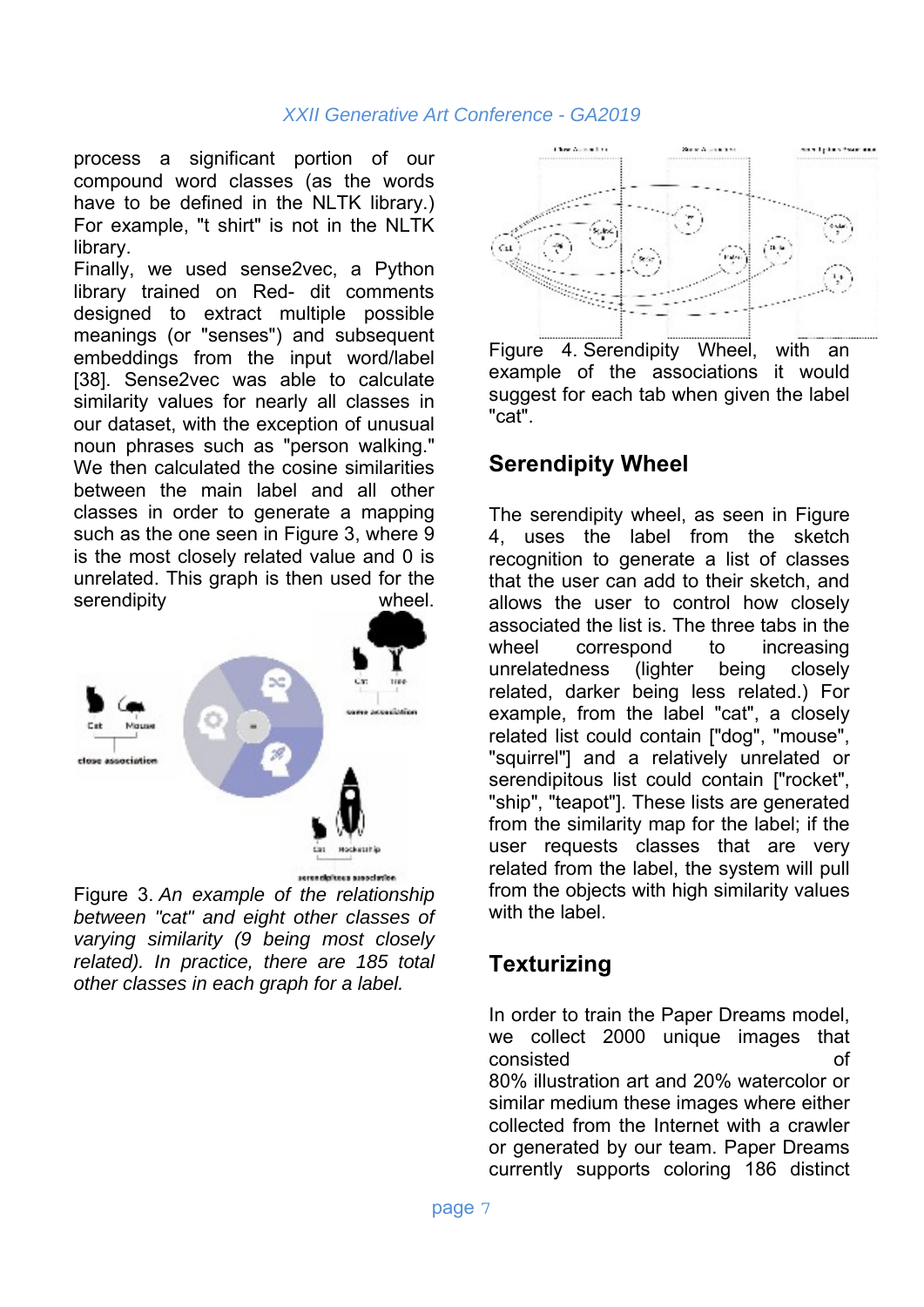classes of sketches. It would be impractical to train and store a single model for each individual class.

| Sample Training<br>Images | Computer<br>Drawn | User<br>Drawn |
|---------------------------|-------------------|---------------|
|                           |                   |               |
|                           |                   |               |
|                           |                   |               |
|                           |                   |               |
|                           | <b>COLL</b>       |               |
| 4<br>AŊ,                  |                   |               |

*Figure 5. Six examples of the fifteen distinct trained Texturizing models, each encompassing a relevant subset of the classes available as part of the sketch* 

*recognition and the inspiration bar while using Paper Dreams. From left to right, Sample images used on the training dataset, Textured images that have been drawing by the machine as on of the features for Paper Dreams, Sample images from user sketches texturized with the system aid* 

Therefore, the classes are separated into fifteen different models, each encompassing a relevant subset of the classes. For example, "butterfly", "scorpion", "hedgehog", and "cat" are all processed by the "animal" model; other models include "plants", "buildings", "transportation", and "fruit". The sketchthe identified label is associated with a model, and then the Canvas Generate Image is processed by that model to return an appropriate texture. Figure 5 shows six of the fifteen distinct trained Texturizing models, each encompassing a relevant subset of the classes available as part of the sketch recognition and the inspiration bar while using Paper Dreams.



*Figure 6. Using the Canvas Generated Image and the label from the Sketch recognition, the texturizing model passes the image through the appropriate model to get an appropriate texture.*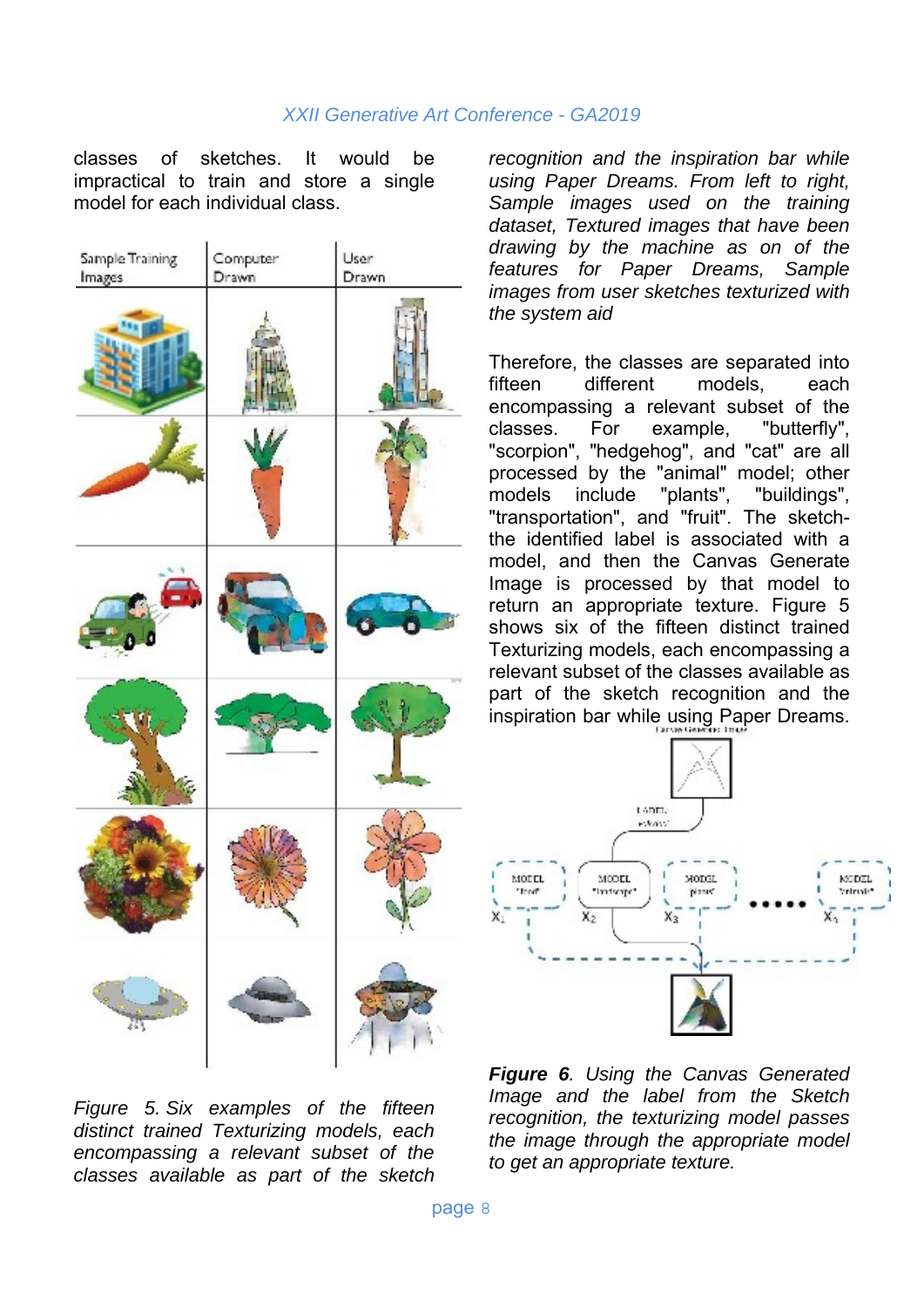Our texturizing network follows pix2pixHD[3] with only some small changes. We first train a residual network G1 on lower resolution images. Then, another residual network G2 is appended to G1 and the two networks are trained jointly on high-resolution images. Specifically, the input to the residual blocks in G2 is the element-wise sum of the feature map from G2 and the last feature map from G1. We use 3 discriminators(D1, D2, and D3.) that have an identical network structure but operate at different image scales. Specifically, we downsample the real and synthesized high-resolution images by a factor of 2 and 4 to create an image pyramid of 3 scales.



*Figure 7. A screenshot from the storyboard feature as part of the Paper Dreams platform*

The discriminators D1, D2, and D3 are then trained to differentiate real and synthesized images at the 3 different scales, respectively. By using a coarse to a fine generator, a multi-scale discriminator architecture, and a robust adversarial learning objective function.

### **EXPERIMENTAL USER STUDY**

To evaluate how effectively Paper Dreams encourages divergent thinking in the context of storytelling, we conducted a formative user study where we compared the experience of participants developing stories using Paper Dreams with the experience of those using Adobe Sketch.

### **Procedure**

The objective of the study was to evaluate to what degree the interface supports the user in their creative endeavors and its role in the imagination process for the development of a story. For this study, we requested that the participants compare Paper Dreams with Adobe's Sketch app for iOS [2] The Adobe Sketch app provides virtual drawing brush tools that interact naturally with the canvas, including a graphite pencil, ink pen, and blending markers. In addition, built-in brushes open up even more creative possibilities. We decided to use this app due to its realistic visual qualities to physical mediums such as acrylic paint, watercolor, and graphite. At the beginning of each study, we asked the participant to pull a piece of paper containing a topic for their story, and randomly assigned whether they started the study by working in the Sketch app or in Paper Dreams. For both scenarios, the participant was offered a chair and desk to rest their tablets and conduct the study. Participants were initially trained for approximately five minutes on both applications, and after the demonstration was allowed the free practice of scribbling, editing, and composing. We recorded the art developed by the participants during the task.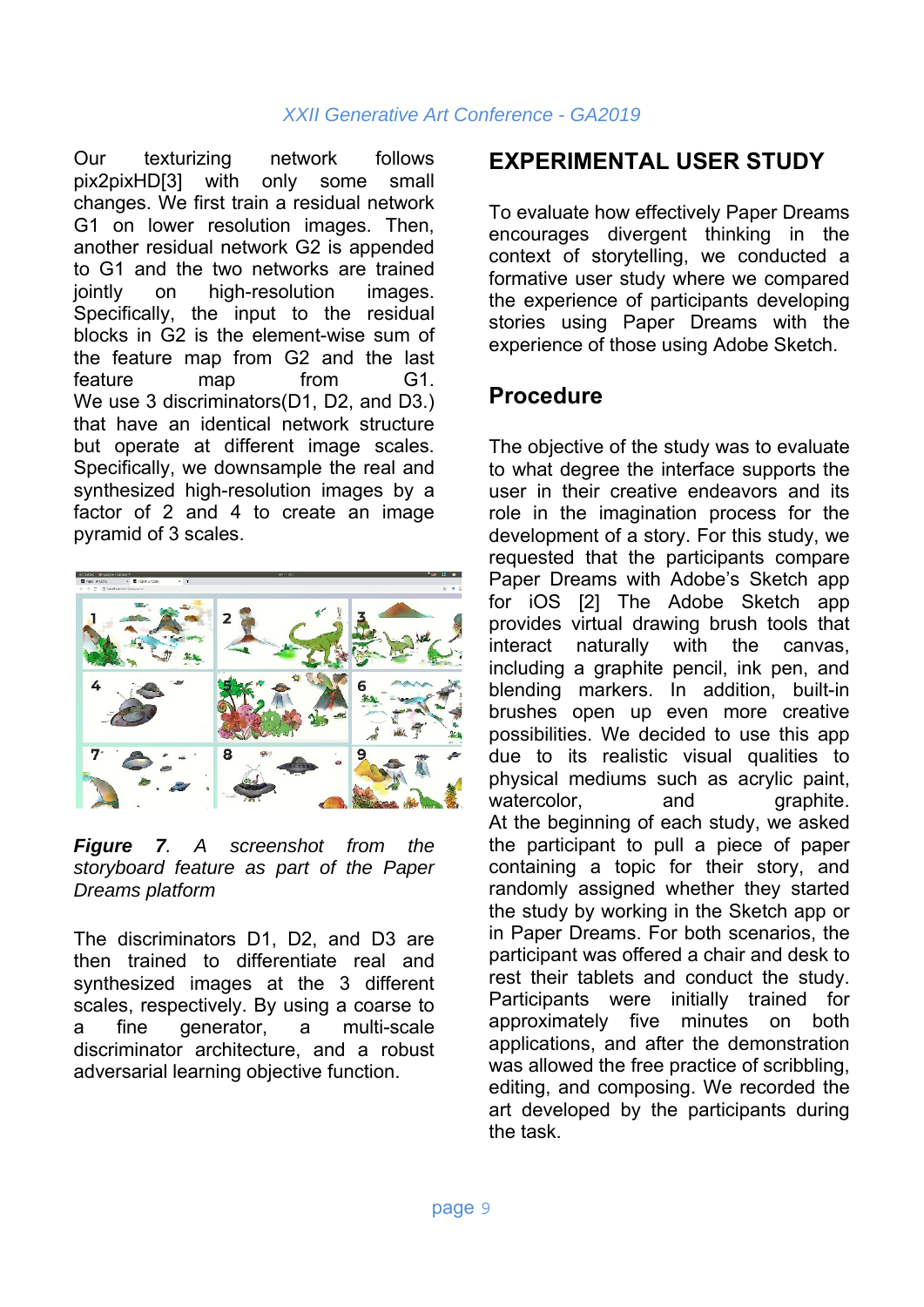After each task, participants were interviewed about their experience with performing the task of developing a story each interface. Participants were required to respond to a survey that included both Likert scale ratings and open-ended questions about their experience.

## **Study**

To investigate the effects of real-time AI feedback for collaboration, we conducted a formative user study to evaluate how well our collaborative storytelling environment supported the development of stories on demand. We recruited 26 participants (14 female, 12 male) over email, between the ages of 18 to 34 years old. All participants were either undergraduate or graduate students. We requested that all participants had prior experience using a tablet and a stylusstyle pen.

### **User Task**

Participants were given an open-ended prompt to develop a story and to create illustrations using the available resources from both apps; the Adobe Sketch app and the Paper Dreams app for fifteen minutes. As part of the experiment, we kept switching the order of assignment of application that they would start the task. There were two main drawing tasks: one collaborating with the Paper Dream system (referred to as the agent condition), and the other collaborating with an iPad using the Adobe Sketch app (referred to as the control condition). Participants were asked to create a story from the topic they had randomly selected and further develop their story by illustrating what they have imagined, using sketch strokes to query and display images that they could use. Participants

were also asked to freely use features such as the texturizing, sketch recognition, and the serendipity wheel within Paper Dreams, and features like shapes, colors, and paint brushes available within the Sketch app.

### **RESULTS**

### **User Study Results**

Our study shows promising results in Paper Dreams' ability to promote divergent thinking in storytelling for its users. A majority of users (92%) answered that the interface of Paper Dreams helped positively change their story, which is significantly higher than the 23% of users who said that the interface of Adobe Sketch changed their story. This correlates to our initial intuition- because Adobe's application functions as a highly efficient tool, it would only reflect the user's proficiency with the tool. In addition, Figure 8 shows a positive correlation between how strongly a user identifies as being "creative" and how far they perceived that they diverged from the initial concept. This indicates two potential possibilities: people who perceive themselves as creative may be better at divergent thinking regardless of the interface they use, and divergent thinking is a valid evaluation of creativity.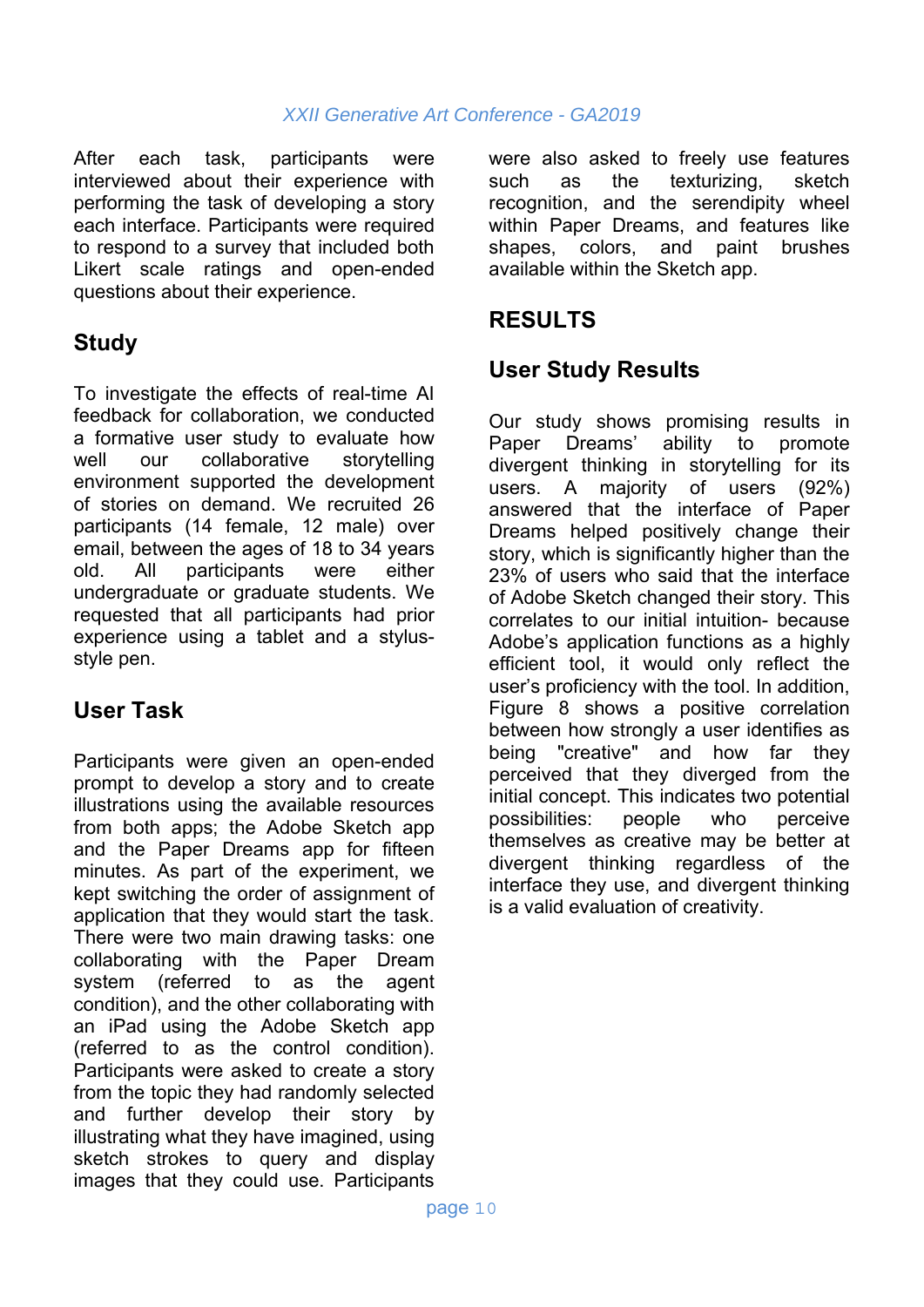

#### **Figure 8.** *On average, users indicated that the Paper Dreams interface helped them diverge their stories from their original idea more than the digital interface of Adobe Sketch.*

In the post-task survey, we prompted the participants to describe their thought process for generating the storyline and describe if and how the Paper Dreams interface influenced their story. The users were asked the same questions regarding their experience with Adobe Sketch. In order to evaluate the most influential features within in Paper Dreams and Adobe Sketch (i.e. features that promoted divergent thinking), we analyzed how many users mentioned specific features when describing their thought process for





*the Likert scale survey question "How much did the interface help or didn't help you develop your story?", users indicated that the Paper Dreams interface was more helpful in developing their story than Adobe Sketch.*

Of the 6 users who indicated that the interface of Adobe Sketch influenced their storyline, only two mentioned that they got inspiration from the variety of brushes. The others said that they simply had difficulty translating their ideas from concept to drawing due to lack of artistic skill, and therefore were forced to simplify their story. The most popular feature and source of divergent thinking for Paper Dreams were the Inspiration Panel, which is populated with related or not-so-related objects via the serendipity wheel; Fifteen out of the twenty-six users specifically mentioned that interactions with the Inspiration Panel assisted them in getting and producing new concepts for use in developing their storyline. One of the participants said, *"I had no idea about what I was going to draw, but the*

*different drawing suggestions of the same class gave me some new ideas about moving ahead with the story." Another commented, "I think that Paper Dreams really helped in framing the story with popping up random words on the screen which designed my ideas and acted as ink to my blank slate."* 

The second most influential feature in Paper Dreams, based on the study, was the adaptive texturization and variety of generated colors. One-third of the participants mentioned the colors in their description of their story-generating thought process. Based on user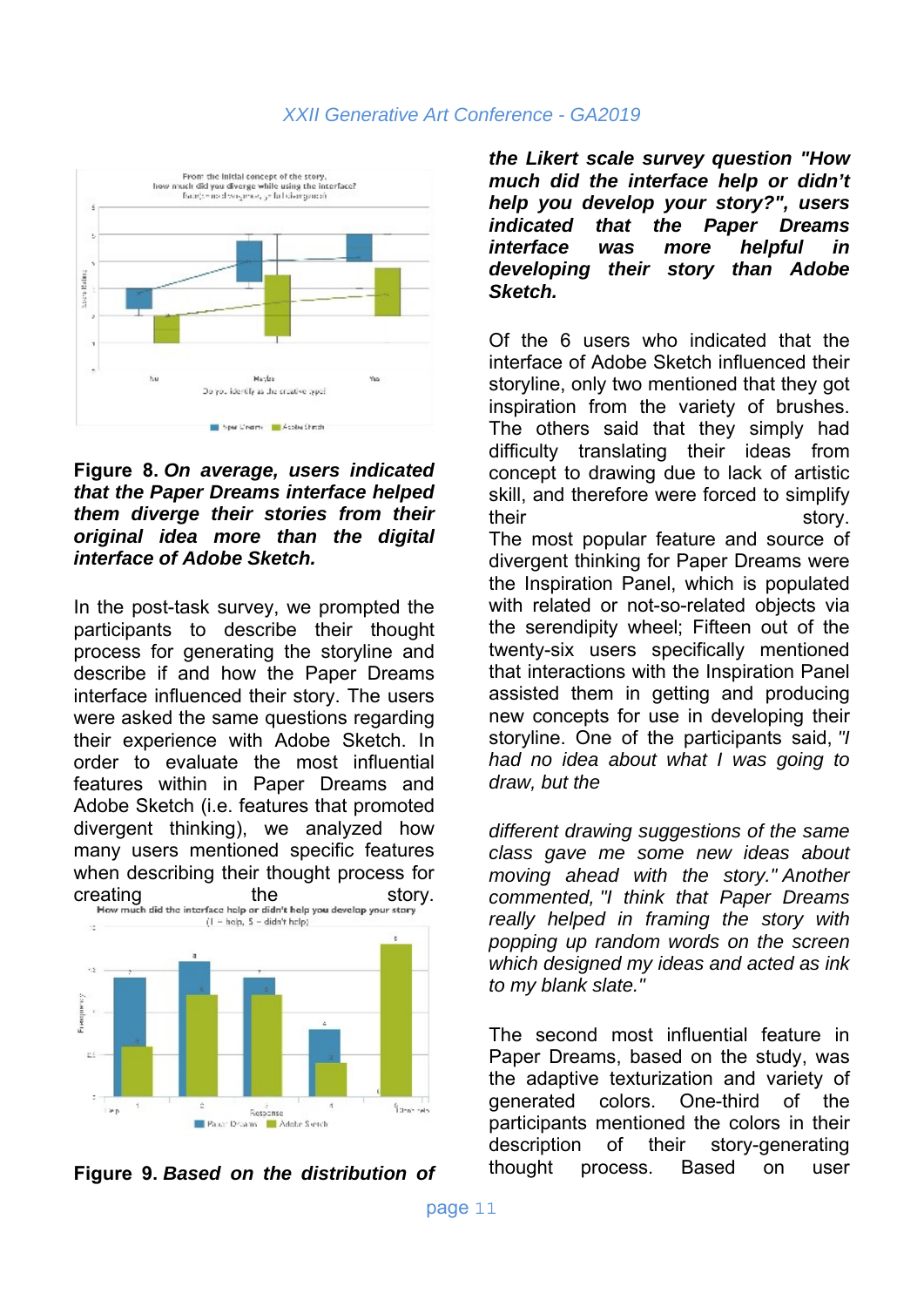responses, the adaptive texturization played the following roles in influencing the storyline of the user: • Changing the overall mood of the story, or of a character ○ Another user said, *"I was drawing a nice and relaxing landscape but the colors came out very dark (grey, purple, blue) so I came up with a different story which was tenser."*

○ One user commented, *"The colors were super bright and happy, and made me switch from having the dinosaur be destructive (my original thought) to having her be a nice gentle dino."* Allowing users to more quickly continue in developing the story, as they require less time coloring their visuals in. ● A user said, *"The automatic coloring made things go faster to some extent so I could focus on other things"* Color the item with an unexpected hue, therefore changing the context of the item. ● A user said, *"I was trying to draw a tear but it came out red, which completely changed the context of the drop I drew."* 

We also received feedback that the premade drawings in each class helped the users develop their stories more quickly and that they didn't feel limited from their drawing the contract of the skills. The features in Paper Dreams not only inspire users to include new ideas to their story, but they also help users develop their story more quickly because they do not need to focus on developing the visual components of their story from scratch, but rather the development of the actual plot.

# *Results and Discussion*

#### **Discussion**

Our formative study helped identify the intuitive and unintuitive interactions that users had with Paper Dreams, and allowed us to be significantly more aware of improvements that need to be made to the interface. Primary suggestions include more intuitive drag handles to move individual images, an addition of an eraser tool, zoom controls for the canvas, and intuitive scaling of images. However, the principal insight gathered from the participants was that the interface was at its best when topics presented on the Inspiration Panel helped them get new ideas of concepts to use to develop their storyline. We propose that the current version of Paper Dreams is the most useful and enjoyable to use as a brainstorming tool for people who do not identify as creative.



**Figure 11.** Based on the distribution of the Likert Scale Ratings of the experience of the user sentiment of experience is approximately the same.

Our current evaluation for Paper Dreams in this paper was by necessity a qualitative and exploratory one, rather than controlled, quantitative, and comparative one. Attempting to pin down artistic activities and their outcome is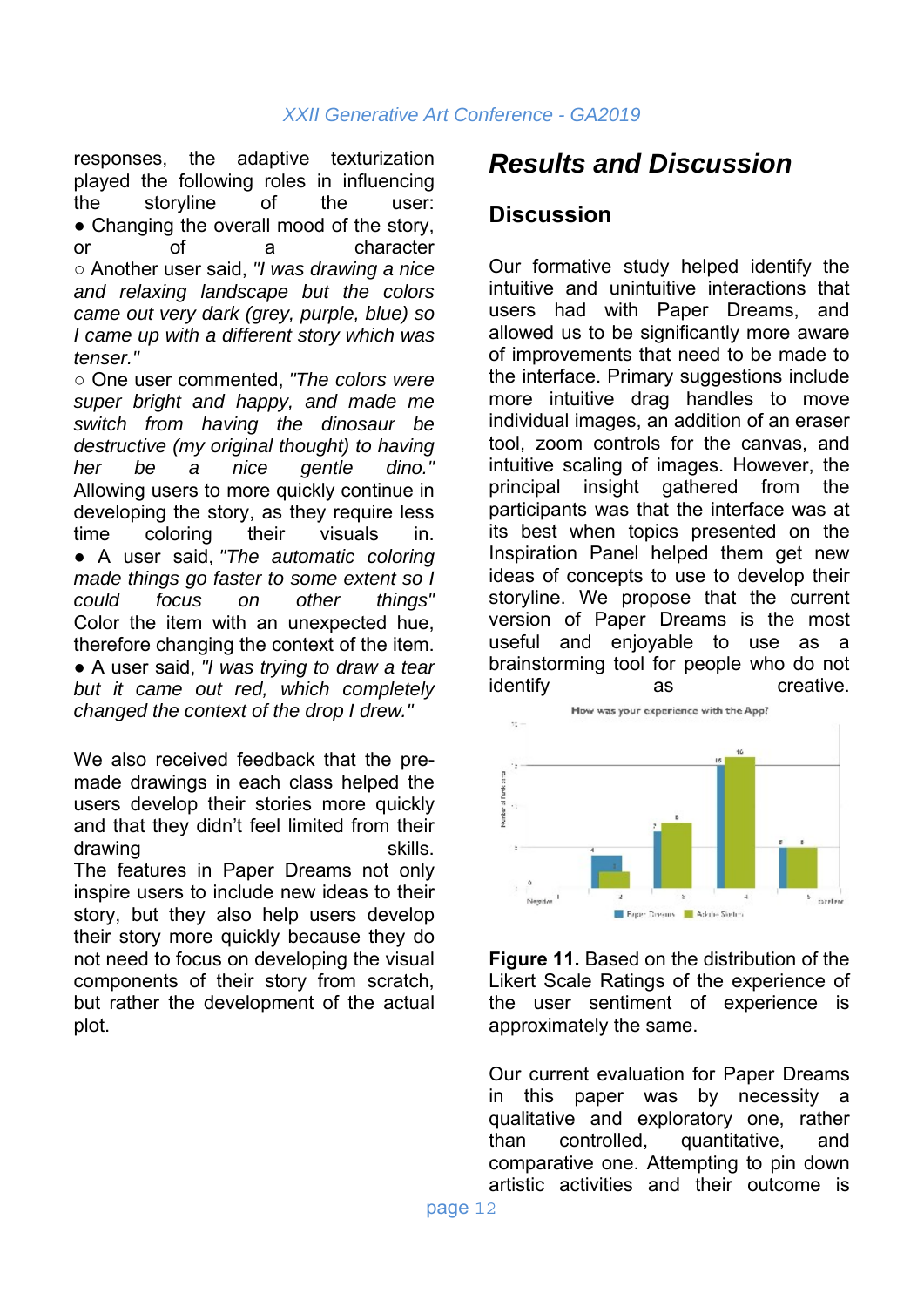notoriously difficult, if not impossible, and any results from such an analysis would have questionable value. While our evaluation does not allow us to make statements on the superiority (or inferiority) of Paper Dreams over other creative workflows, we nevertheless feel that the results speak to the expressiveness of the system. Earlier, we theorized that the texturizer feature may allow users to more quickly develop their story, as they require less time to coloring their visuals to match the story. However, we are also considering the possibility that this feature potentially prevents the user from engaging in some retrospective dialog with their creation. This type of assessment and ideation could potentially take place while the user engages in automatic actions like coloring. This is

visualizations is difficult to measure objectively, as discussed in previous sections.

While the coloring from the texturizing model can be a source of inspiration and evoke new moods in the user's story, some users voiced their frustrations that the abstract coloring of the image can diverge from the user's plan for their story. For example, one user said she tried to draw a tear, but it came out red instead of blue. Because of the user currently does not have agency over manipulating the color output, they may feel like they do not have full creative ownership over their piece.

After a certain point, users often commit to a vision of what they want to produce on the interface, and the system can continue to challenge those expectations. When the system goes against the users' ideas, such as continuing to generate new colors, the users tend to get frustrated. We speculate that people who self-identify as creative commit to a vision earlier. However, despite these challenges, we believe our interface still accomplishes our goal of promoting divergent thinking.

## **CONCLUSION**

We have presented Paper Dream, a platform for assisting a user's visual expression. Paper Dreams incorporates customized machine learning models in a creative workflow for stimulating serendipitous discoveries. The real-time feedback of the system allows for more efficient exploration of new topics of inspiration, thus promoting creativity. Although these serendipitous suggestions are an important part of learning, ideation, and creativity, most existing systems aim towards photo-realistic or geometrically correct content. This means that creative diversity and expression- key ingredients of artistic production- are often neglected. The ease with which users can sketch, edit, and compose using Paper Dreams focuses the control and creative freedom in the hands of the users. We performed a qualitative user study that has informed our work and showcased the utility of our ideas by letting both novices and expert artists create digital imagery using our workflow implementation. The participants found via sketch recognition and text input that Paper Dreams Inspiration Panel was helpful as a source for high-quality and imaginative results when they hit a creative block. We believe that tools such as Paper Dream are uniquely situated to meet these future challenges, but more work is needed in this domain.

#### **REFERENCES**

[1] 1991. The Creative Mind âA˘ S¸ Myths and ; Mechanisms.

By M. A. Boden. (Pp. 304; illustrated

Âcˇ25.00.) Weidenfeld and Nicolson: London. 1990. *Psychological*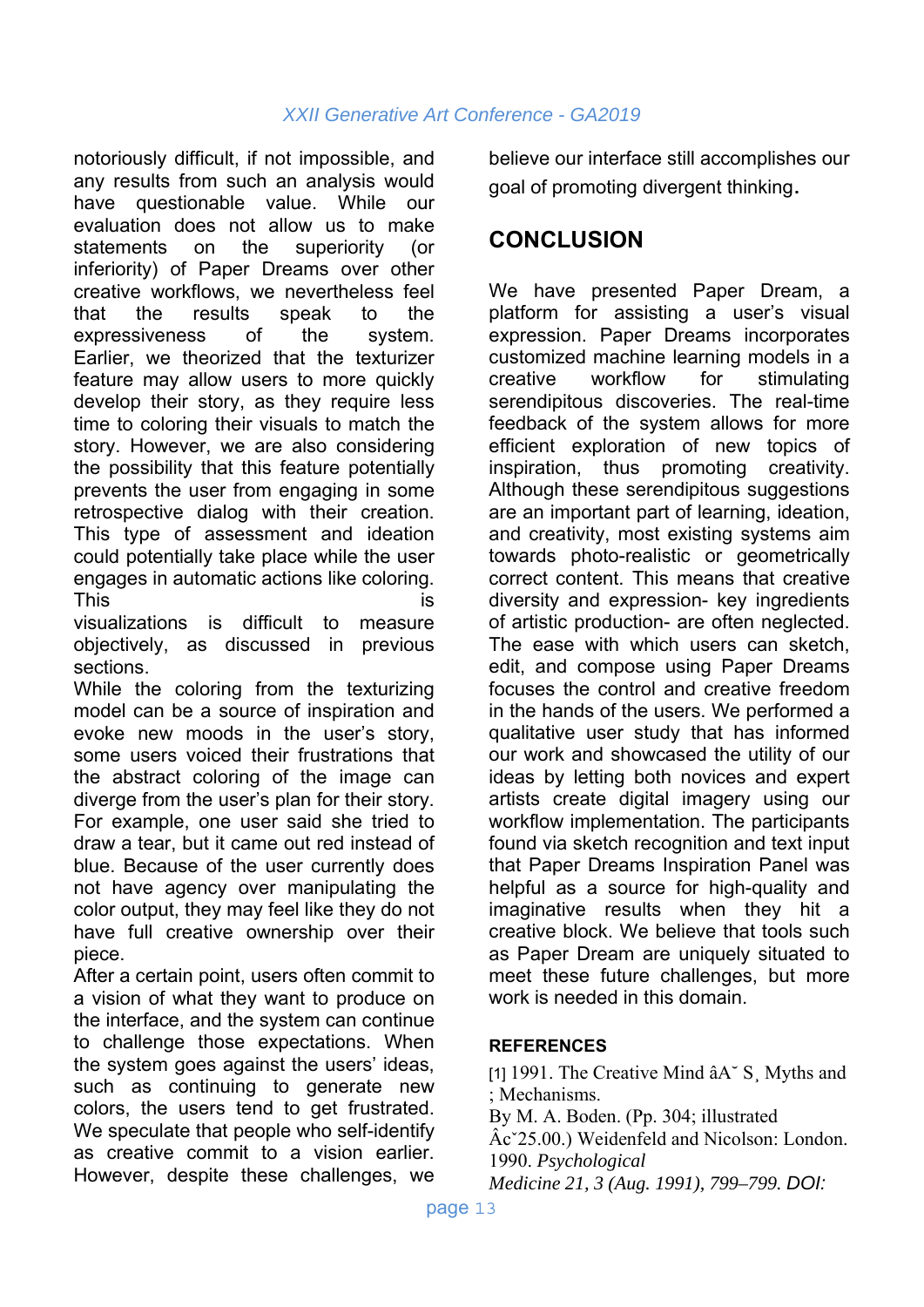http://dx.doi.org/10.1017/S003329170002 256X

page 12

[2] Adobe. 2018. Painting & Drawing App for iOS, Android| Adobe Photoshop Sketch.

(2018). https://www.adobe.com/products/s ketch.html

[3] D Bawden. 1986. Information Systems and the Stimulation of Creativity. *J. Inf. Sci.* 12, 5 (Sept.1986),

203–216. DOI:

http://dx.doi.org/10.1177/0165551586012 00501

[4] William Benjamin, Senthil

Chandrasegaran, Devarajan Ramanujan, Niklas Elmqvist, SVN Vishwanathan, and Karthik Ramani. 2014. Juxtapoze: Supporting Serendipity and Creative Expression in Clipart Compositions. In *Proceedings of the SIGCHI Conference on Human Factors in Computing Systems (CHI '14)*. ACM, New York, NY, USA, 341–

350. DOI: http://dx.doi.org/10.1145/255628 8.2557327

[5] Trevor Nelligan Wayne Li Julie Linsey Tracy Hammond Blake Williforda, Paul Taele. PerSketchTivity: An Intelligent Pen-Based Educational Application for Design Sketching Instruction | SpringerLink.

(????). https://link.springer.com/chapter/10. 1007/978-3-319-31193-7\_8

[6] Marcus D. Bloice, Christof Stocker, and Andreas Holzinger. 2017. Augmentor: An Image Augmentation Library for Machine Learning. *arXiv:1708.04680 [cs, stat]* (Aug. 2017). http://arxiv.org/abs/1708.04680 arXi v: 1708.04680.

[7] Susie Cobbledick. 1996. The Information-Seeking Behavior of Artists: Exploratory Interviews. *The Library Quarterly 66, 4 (Oct. 1996), 343–372. DOI:*

http://dx.doi.org/10.1086/602909

[8] Simon Colton and Geraint A. Wiggins. 2012. Computational Creativity: The Final Frontier?. In *Proceedings of the 20th European Conference on Artificial Intelligence (ECAI'12)*. IOS Press,

Amsterdam, The Netherlands, The Netherlands, 21–26. DOI:

http://dx.doi.org/10.3233/978-1-61499-

098-7-21 event-place: Montpellier, France. [9] John M Davis. 2013. Supporting creativity, inclusion and collaborative multi-professional learning. *Improving Schools 16, 1 (March 2013), 5–20. DOI:*

http://dx.doi.org/10.1177/1365480213480 260

[10] Nicholas Davis, Chih-Pin Hsiao, Kunwar Singh, Lisa Singh, Sanat Li, Brian Moningi, and Brian Magerko. 2015. Drawing apprentice: An Enactive Co-Creative Agent for Artistic Collaboration. DOI: http://dx.doi.org/10.1145/2757226.276455 5

[11] Joseph DelPreto and Daniela Rus. 2019. Sharing the Load: Human-Robot Team Lifting Using Muscle Activity. In *2019 International Conference on Robotics and Automation (ICRA)*. IEEE, Montreal, QC, Canada, 7906–7912. DOI:

http://dx.doi.org/10.1109/ICRA.2019.8794 414

[12] Manoj and Hammond Tracy Dixon, Daniel and Prasad. 2010. iCanDraw.

(2010). https://dl.acm.org/citation.cfm?id=1 753459

[13] Sandra Erdelez. 1999. Information Encountering: It's More Than Just Bumping into Information. *Bulletin of the American Society for Information Science and Technology 25, 3 (1999), 26–29. DOI:* http://dx.doi.org/10.1002/bult.118

[14] Allen Foster and Nigel Ford. 2003. Serendipity and information seeking: an empirical study. *Journal of*

*Documentation (June 2003). DOI:*

http://dx.doi.org/10.1108/0022041031047 2518

[15] Ian Goodfellow, Jean Pouget-Abadie, Mehdi Mirza, Bing Xu, David Warde-Farley, Sherjil Ozair, Aaron Courville, and Yoshua Bengio. 2014. Generative Adversarial Nets. In *Advances in Neural Information Processing Systems 27*, Z. Ghahramani, M. Welling, C.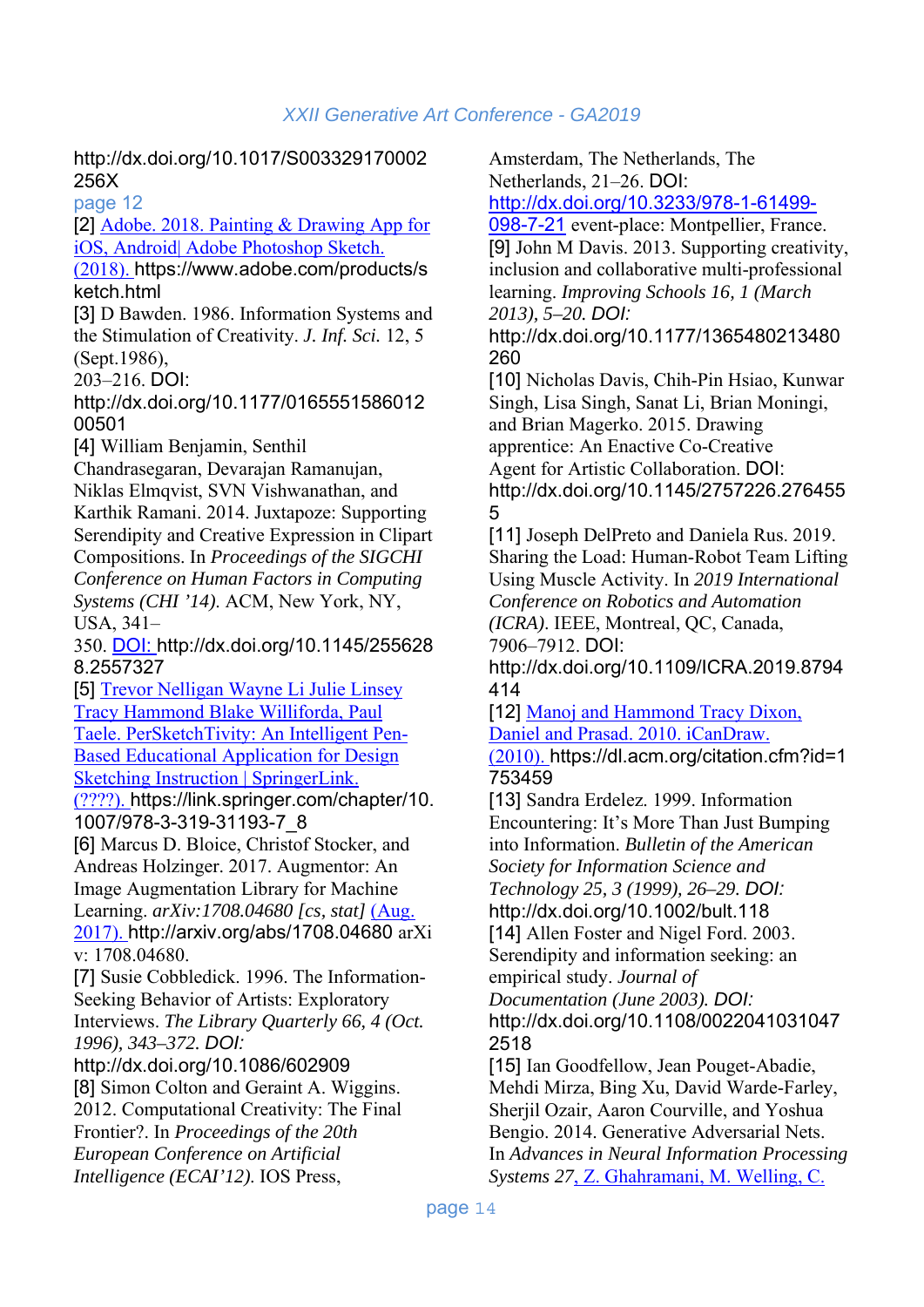Cortes, N. D. Lawrence, and K. Q.

Weinberger (Eds.). Curran Associates, Inc., 2672–2680. http://papers.nips. cc/paper/5423-generative-adversarialnets.pdf [16] Matthew Honnibal and Ines Montani. 2017. Spacy 2: Natural language understanding with bloom embeddings, convolutional neural networks, and incremental parsing. *To appear* 7 (2017). [17] Phillip Isola, Jun-Yan Zhu, Tinghui Zhou, and Alexei A. Efros. 2017. Image-To-Image Translation With Conditional Adversarial Networks. 1125–1134. http: //openaccess.thecvf.com/content\_cvpr\_20 17/html/Isola\_Image-To-Image\_Translation\_With\_CVPR\_2017\_pa per.html [18] Mikhail Jacob, Gan´tan Coisne, Akshay Gupta, Ivan Sysoev, Gaurav Gav Verma, and Brian Magerko. 2013. Viewpoints AI. In *Ninth Artificial Intelligence and Interactive Digital Entertainment Conference*. https://www.aaai.org/ocs/index .php/AIIDE/AIIDE13/ paper/view/7398 [19] Shaaron Ainsworth Katharina Scheiter, Katrin Schleinschok. 2017. Why Sketching May Aid Learning From Science Texts: Contrasting Sketching With Written Explanations - Scheiter - 2017 - Topics in Cognitive Science - Wiley Online Library. (2017). https: //onlinelibrary.wiley.com/doi/full/10.1111/to ps.12261 [20] Hong-hoe Kim, Paul Taele, Stephanie Valentine, Erin McTigue, and Tracy Hammond. 2013. KimCHI: a sketch-based developmental skill classifier to enhance pendriven educational interfaces for children. In *Proceedings of the International Symposium on Sketch-Based Interfaces and Modeling - SBIM '13*. ACM Press, Anaheim, California, 33. DOI: http://dx.doi.org/10.1145/2487381.248738 9

[21] Joseph J. LaViola, Jr. and Robert C. Zeleznik. 2007. page 13 MathPad2: A System for the Creation and Exploration of Mathematical Sketches. In *ACM SIGGRAPH 2007 Courses (SIGGRAPH '07). ACM, New York, NY, USA.*  DOI:http://dx.doi.org/10.1145/1281500.12 81557 event-place: San Diego, California. [22] Edward Loper and Steven Bird. 2002. NLTK: The Natural Language Toolkit. *arXiv:cs/0205028* (May 2002). http://arxiv.org/abs/cs/0205028 arXi v: cs/0205028. [23] Andrew Lovett. CogSketch: Opendomain sketch understanding for cognitive science research and for education. (????), 8. [24] Todd Lubart. 2005. How can computers be partners in the creative process: Classification and commentary on the Special Issue - ScienceDirect. (2005). https://www.sciencedirect.com/scie nce/article/pii/ S1071581905000418 [25] Rada Mihalcea. Corpus-based and Knowledge-based Measures of Text Semantic Similarity. (????), 6. [26] Adam Paszke, Sam Gross, Soumith Chintala, Gregory Chanan, Edward Yang, Zachary DeVito, Zeming Lin, Alban Desmaison, Luca Antiga, and Adam Lerer. 2017. Automatic differentiation in PyTorch. (Oct. 2017). https://openreview.net/forum?id=BJJsrmf  $CZ$ [27] Tracy Hammond Paul Taele. Taele. (2009). https://www.aaai.org/ocs/index.php /IAAI/IAAI09/paper/ viewPaper/258 [28] Pegah Karimi, Nicholas Davis, Kazjon Grace, and and Mary Lou Maher. 2018. [1801.00723] Deep Learning for Identifying Potential Conceptual Shifts for Co-creative Drawing. (2018). https://arxiv.org/abs/1801.00723